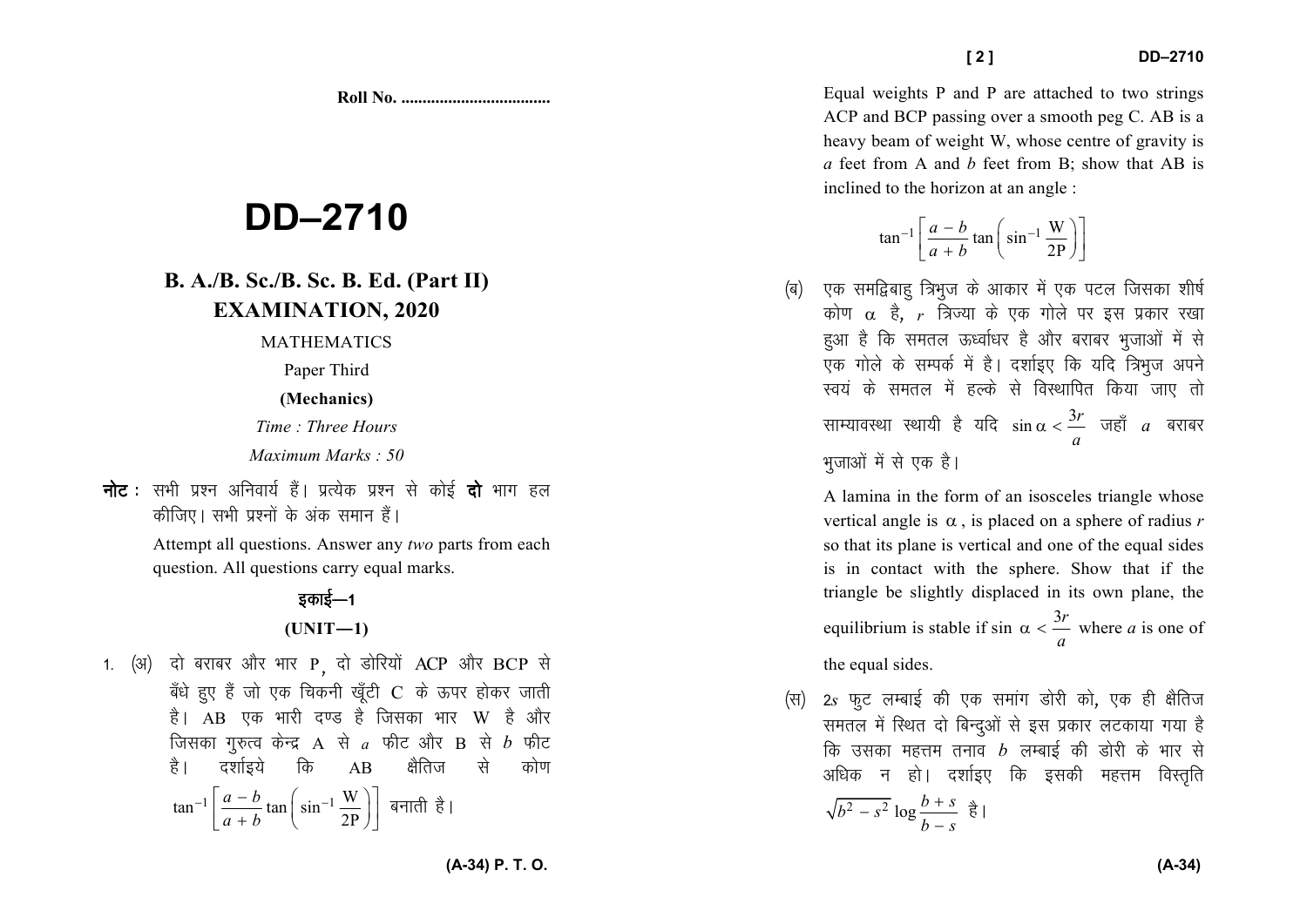A given length 2*s* of a uniform chain has to be hung between two points at the same level and the tension has not to exceed the weight of a length *b* of the chain. Show that the greatest span is :

$$
\sqrt{b^2 - s^2} \log \frac{b+s}{b-s}
$$
  
§
$$
\sqrt{b^2 - s^2} \log \frac{b+s}{b-s}
$$
  
(UNIT-2)

2. (अ) किसी दिए गए बल निकाय के केन्द्रीय अक्ष का समीकरण *ह्रा*त कीजिए।

> To find the equation of the central axis of any given system of forces.

*(*a) तीन बल सरल रेखाओं :

$$
x = 0, y - z = a;
$$
  

$$
y = 0, z - x = a;
$$
  

$$
z = 0, x - y = a
$$

*के अनुदिश क्रिया करते हैं*। दर्शाइए कि वे एक बलयुग्म में *lekuhr ugha gks ldrsA* 

Three forces act along the straight lines :

$$
x = 0, y - z = a;
$$
  

$$
y = 0, z - x = a;
$$
  

$$
z = 0, x - y = a
$$

Show that they cannot reduce to a couple.

 $(\forall t)$  डायनमे  $(X, Y, Z, L, M, N)$  के लिए समतल  $x + y + z = 0$  की शून्य विक्षेप स्थिति ज्ञात कीजिए। Find the null point of the plane  $x + y + z = 0$  for the dyname  $(X, Y, Z, L, M, N)$ .

3. (अ) दर्शाइए कि यदि एक सरल रेखा में गति करने वाले एक *d*  $\overline{a}$  *d*  $\overline{a}$  *d*  $\overline{a}$   $\overline{b}$   $\overline{c}$   $\overline{a}$   $\overline{b}$   $\overline{a}$   $\overline{b}$   $\overline{c}$   $\overline{a}$   $\overline{c}$   $\overline{a}$   $\overline{c}$   $\overline{a}$   $\overline{c}$   $\overline{c}$   $\overline{c}$   $\overline{c}$   $\overline{c}$   $\overline{c}$   $\overline{c}$   $\overline{c}$  *व्यक्त किया जाता है*, तो यह एक सरल आवर्त गति करता है जिसका आयाम  $\sqrt{a^2 + b^2}$  तथा आवर्त  $\frac{2\pi}{n}$  है। *n*

> Show that the displacement of a particle moving in a straight line is expressed by the equation  $x = a \cos nt + b \sin nt$ , it describes a simple harmonic motion whose amplitude is  $\sqrt{a^2 + b^2}$  and time period is  $\frac{2n}{n}$  $\frac{2\pi}{\pi}$ .

 *¼c½ fpduh est ij nks fcUnqvksa* A *rFkk* B *dks feykus okyh* रेखा में *m* द्रव्यमान का एक कण सरल आवर्त गति में गतिमान है और इन बिन्दुओं से यह प्रत्यास्थ डोरियों से बँधा है जिनका साम्यावस्था में प्रत्येक का तनाव**ा** है। दर्शाइए *कि* एक दोलन का समय है :

$$
2\pi\sqrt{\frac{mll'}{\Gamma(l+l')}}
$$

*tgk¡ <sup>l</sup> <sup>l</sup>*, ′ *Mksfj;ksa dh izkd`frd yEckb;ksa ds Åij muds वि*स्तार हैं।

A particle of mass *m* executes S. H. M. in the line joining the points A and B on the smooth table and is connected with these points by elastic strings whose tensions in equilibrium are each T; show that

the time of an oscillation is 
$$
2\pi \sqrt{\frac{mll'}{T(l+l')}}
$$

 $l, l'$  are the extensions of the strings beyond their natural lengths.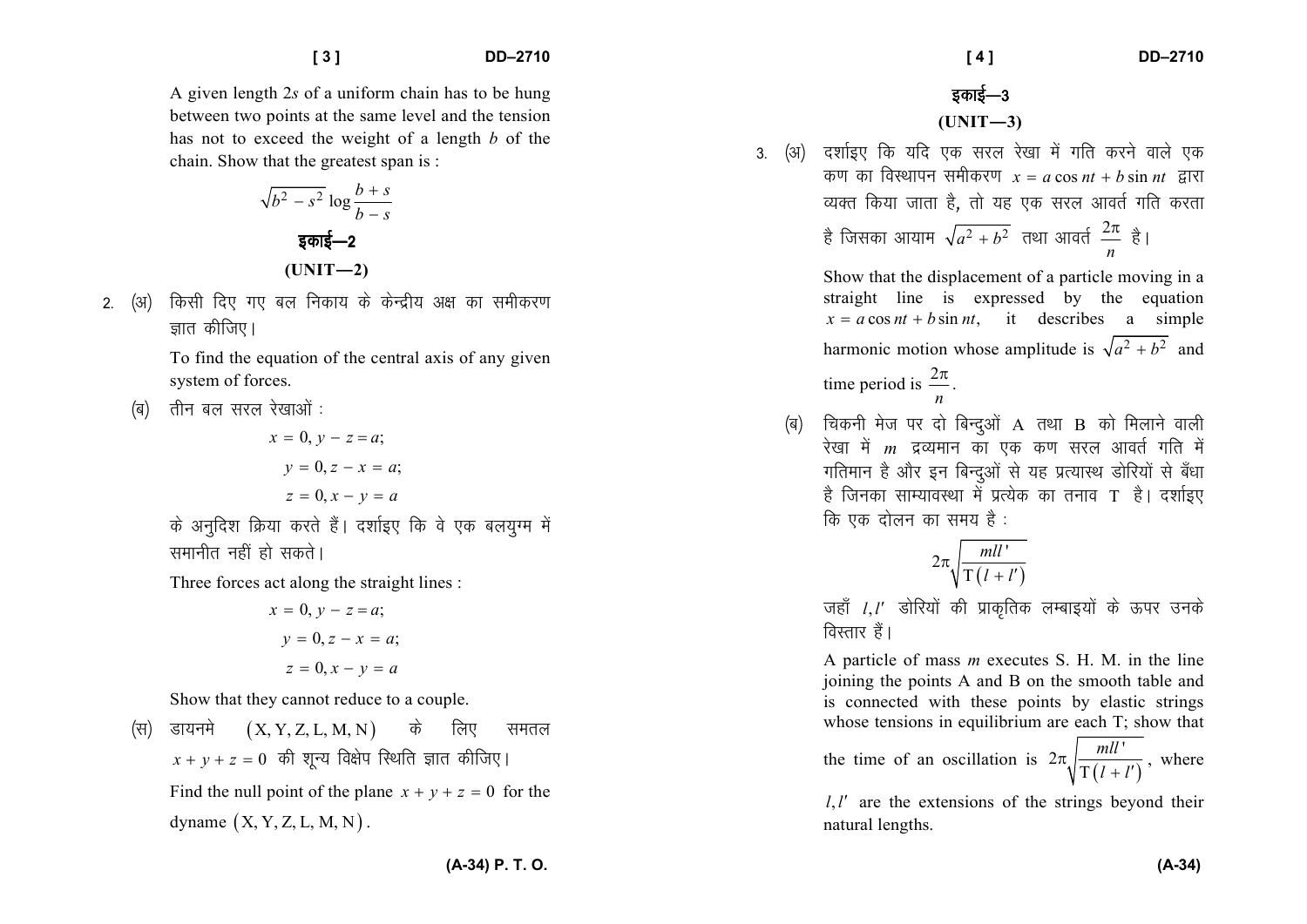DD-2710

कोई कण  $h$  ऊँचाई की मीनार के शिखर से क्षैतिज में (स)  $\sqrt{2gh}$  के वेग से फेंका गया, तो मीनार की जड़ से उस बिन्द की दरी ज्ञात कीजिए जहाँ कण भूमि पर आघात करता है। उंडडयन काल तथा आघात करते समय का वेग भी ज्ञात कीजिए।

A particle is thrown horizontally, with velocity  $\sqrt{2gh}$ , from the top of a tower of height h. Find where it will strike the level ground through the foot of the tower. Find the time of flight and also find its striking velocity.

### इकाई—4

#### $(UNIT-4)$

4. (अ) एक ग्रह सर्य (नाभि मानकर) के परितः एक दीर्घवत्त निर्मित कर रहा है; दर्शाइए कि सूर्य से दरस्थ वेग महत्तम है जब ग्रह को मिलाने वाली ध्रुवांतर पथ की दीर्घाक्ष से समकोण बनाती है और तब यह है $\frac{2\pi ae}{\Gamma\sqrt{1-e^2}}$  जहाँ  $2a$  दीर्घाक्ष, e उत्केन्द्रता और T आवर्तकाल है।

> A planet is describing an ellipse about the sun as focus; show that the velocity away from the sun is greatest when the radius vector to the planet is at right angles to the major axis of the path and that it then is  $\frac{2\pi ae}{\Gamma_2\sqrt{1-e^2}}$  where 2*a* is the major axis, *e* the

eccentricity and T the periodic time.

एक कण एक समतल वक्र पर गतिमान है। यदि स्पर्श (ब) रेखीय और अभिलाम्बिक त्वरण सदैव अचर रहते हैं. तो सिद्ध कीजिए कि कोण  $\psi$  जो गति की दिशा समय  $t$  में घूमती है, समीकरण  $\psi = A \log(1 + Bt)$  द्वारा निर्धारित होता है।

 $[6]$ 

A particle is describing a plane curve. If the tangential and normal accelerations are each constant throughout the motion, prove that the angle  $\Psi$ , through which the direction of motion turns in time t is given by  $\psi = A \log (1 + Bt)$ .

एक कण जिस पर कोई बल क्रिया नहीं कर रहा है. रूक्ष गोले के आंतरिक पष्ठ के अनदिश प्रक्षिप्त किया जाता है। दर्शाइए कि यह  $\frac{a}{\mu V}(e^{2\mu\pi}-1)$  समय पश्चात् प्रक्षेप बिन्दु पर वापिस लौट आएगा. जहाँ  $a$  गोले की त्रिज्या. प्रक्षेप वेग V तथा घर्षण गणांक u है।

A particle is projected along the inner surface of a rough sphere and is acted on by no forces; show that it will return to the point of projection at the end of

time  $\frac{a}{11V}(e^{2\mu\pi}-1)$ , where *a* is the radius of the

sphere, V is the velocity of projection and  $\mu$  is the coefficient of friction.

## इकाई—5  $(UNIT-5)$

5. (अ) एक कण V वेग से एक चिकने क्षैतिज समतल पर ऐसे माध्यम में प्रक्षेपित किया जाता है, जिसकी प्रति इकाई संहति पर प्रतिरोध  $k$  (वेग) है। दर्शाइए कि  $t$  समय के पश्चात कण का वेग V और इस समय में चली गई दूरी S निम्नांकित से दी जाती है :

$$
V = Ve^{-kt} \text{ or } S = \frac{V}{k} \left(1 - e^{-kt}\right)
$$